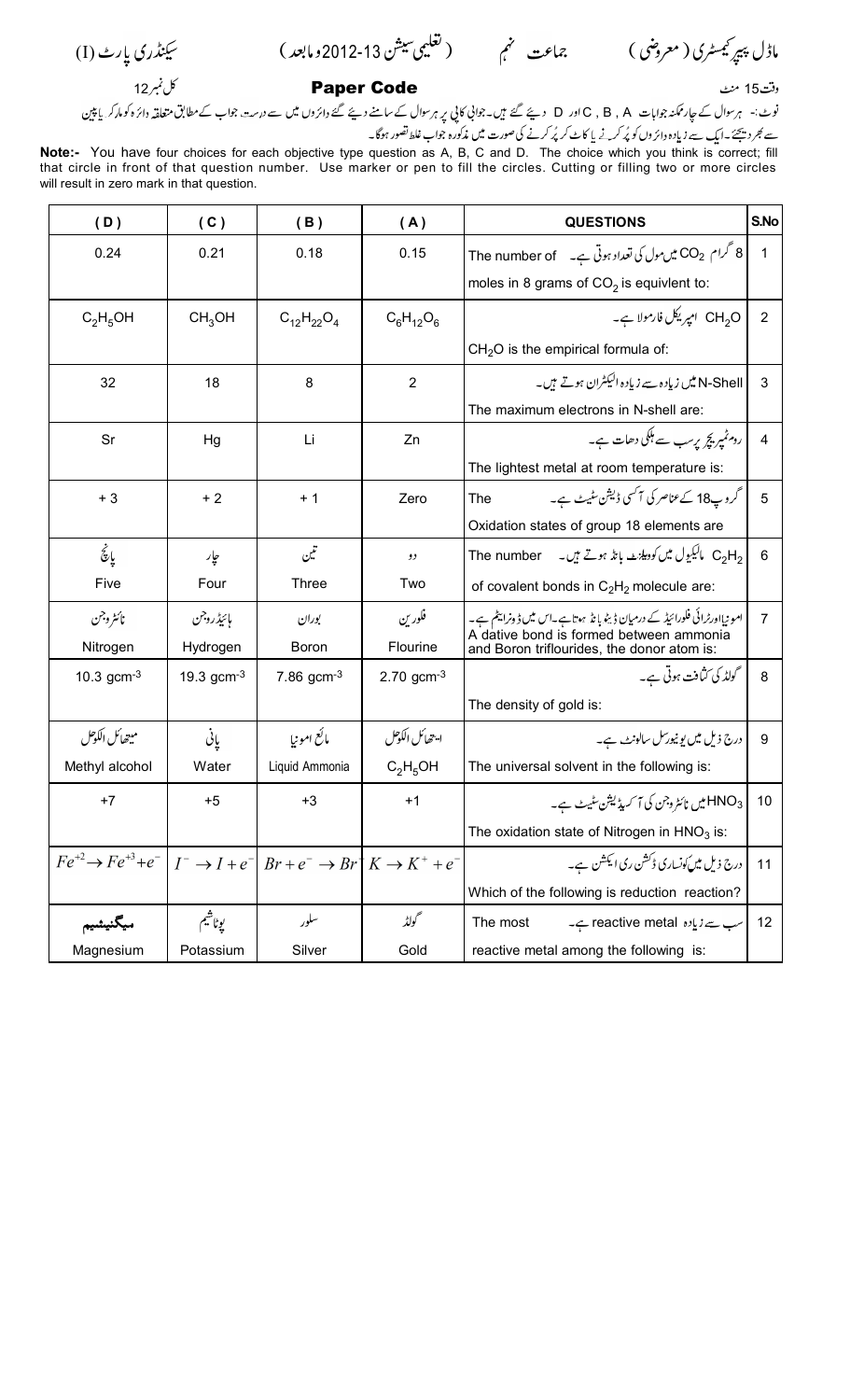1) 
$$
\frac{1}{2} \int_{\sqrt{2}} \int_{\sqrt{2}} \int_{\sqrt{2}} \int_{\sqrt{2}} \int_{\sqrt{2}} \int_{\sqrt{2}} \int_{\sqrt{2}} \int_{\sqrt{2}} \int_{\sqrt{2}} \int_{\sqrt{2}} \int_{\sqrt{2}} \int_{\sqrt{2}} \int_{\sqrt{2}} \int_{\sqrt{2}} \int_{\sqrt{2}} \int_{\sqrt{2}} \int_{\sqrt{2}} \int_{\sqrt{2}} \int_{\sqrt{2}} \int_{\sqrt{2}} \int_{\sqrt{2}} \int_{\sqrt{2}} \int_{\sqrt{2}} \int_{\sqrt{2}} \int_{\sqrt{2}} \int_{\sqrt{2}} \int_{\sqrt{2}} \int_{\sqrt{2}} \int_{\sqrt{2}} \int_{\sqrt{2}} \int_{\sqrt{2}} \int_{\sqrt{2}} \int_{\sqrt{2}} \int_{\sqrt{2}} \int_{\sqrt{2}} \int_{\sqrt{2}} \int_{\sqrt{2}} \int_{\sqrt{2}} \int_{\sqrt{2}} \int_{\sqrt{2}} \int_{\sqrt{2}} \int_{\sqrt{2}} \int_{\sqrt{2}} \int_{\sqrt{2}} \int_{\sqrt{2}} \int_{\sqrt{2}} \int_{\sqrt{2}} \int_{\sqrt{2}} \int_{\sqrt{2}} \int_{\sqrt{2}} \int_{\sqrt{2}} \int_{\sqrt{2}} \int_{\sqrt{2}} \int_{\sqrt{2}} \int_{\sqrt{2}} \int_{\sqrt{2}} \int_{\sqrt{2}} \int_{\sqrt{2}} \int_{\sqrt{2}} \int_{\sqrt{2}} \int_{\sqrt{2}} \int_{\sqrt{2}} \int_{\sqrt{2}} \int_{\sqrt{2}} \int_{\sqrt{2}} \int_{\sqrt{2}} \int_{\sqrt{2}} \int_{\sqrt{2}} \int_{\sqrt{2}} \int_{\sqrt{2}} \int_{\sqrt{2}} \int_{\sqrt{2}} \int_{\sqrt{2}} \int_{\sqrt{2}} \int_{\sqrt{2}} \int_{\sqrt{2}} \int_{\sqrt{2}} \int_{\sqrt{2}} \int_{\sqrt{2}} \int_{\sqrt{2}} \int_{\sqrt{2}} \int_{\sqrt{2}} \int_{\sqrt{2}} \int_{\sqrt{2}} \int_{\sqrt{2}} \int_{\sqrt{2}} \int_{\sqrt{2}} \int_{\sqrt{2}} \int_{\sqrt{2}} \int_{\sqrt{2}} \int_{\sqrt{2}} \int_{\sqrt{2}} \int_{\sqrt{2}} \int_{\sqrt{2}} \int
$$

(viii) Define Saturated solution and give example

**P.T.O.**

.<br>(viii ) سپچور ی<sub>ش</sub>ر سلوثن کی تعریف کریں۔اور مثال دیں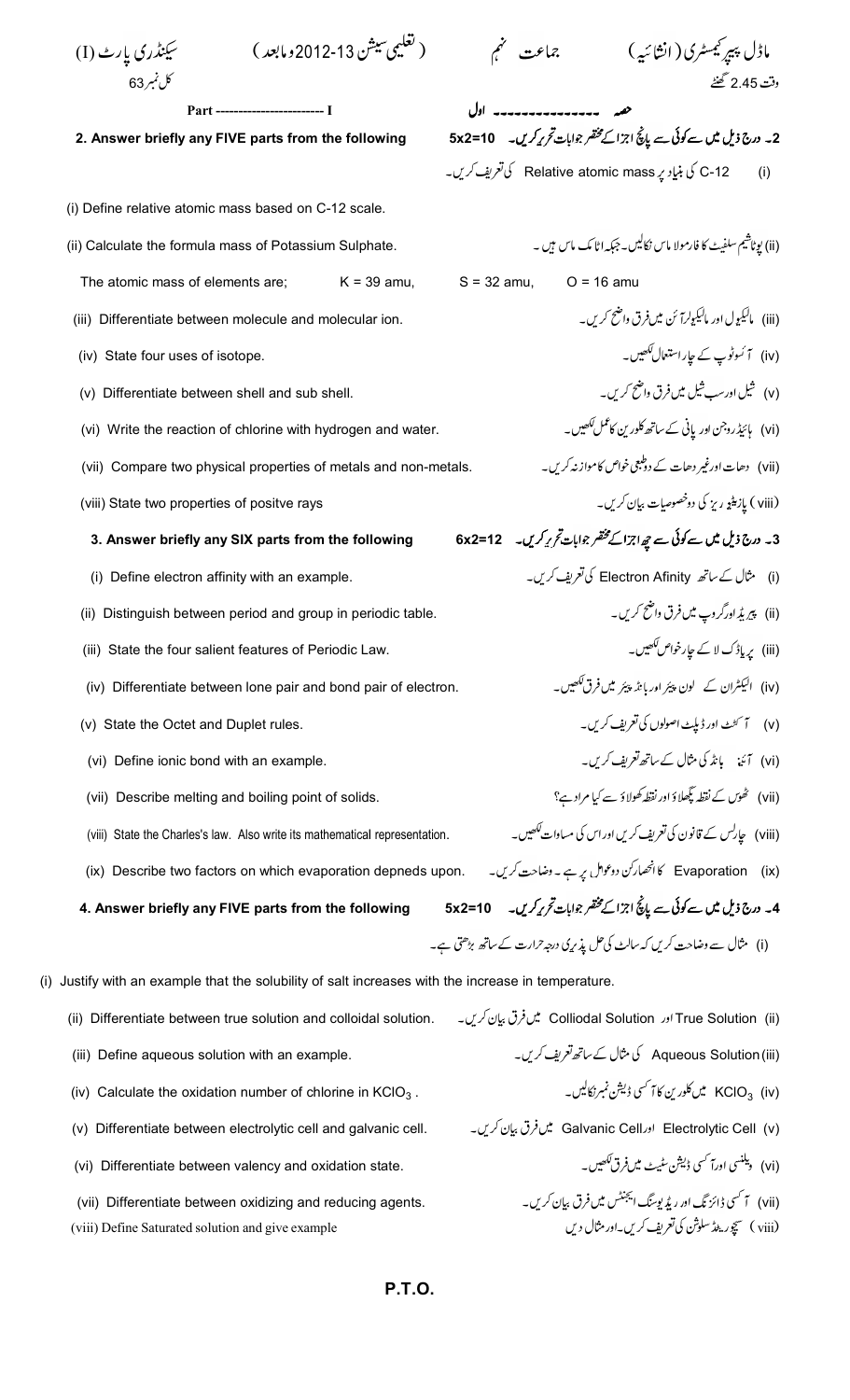| Part ------------------------------- II                                                                                |                                                     |                                   |                                                                                                              |
|------------------------------------------------------------------------------------------------------------------------|-----------------------------------------------------|-----------------------------------|--------------------------------------------------------------------------------------------------------------|
| Note: Attempt any THREE questions.                                                                                     |                                                     |                                   | حصہ ------------------- دوم<br>Tx3=21 کوئی سے تین سوالات کے جوابات تحریر کریں۔                               |
| 4                                                                                                                      |                                                     |                                   | a) ۔ (a) مول اور مالیکیول کی تعریف کریں۔ 6 گرام پانی میںمولز اور مالیکولز کی تعداد نکالیں۔                   |
| 5. (a) Define mole and molecule. Calculate number of moles, and number of molecules in 6 g of water.(1+1+1+1)          |                                                     |                                   |                                                                                                              |
| 3                                                                                                                      |                                                     |                                   | (b) ردرفورڈ ماڈل کی وضاحت کریں اور اس کے دونکات بھی لکھیں۔                                                   |
|                                                                                                                        |                                                     |                                   | (b) Describe Rutherford's atomic model . Also state two Observations made by Rutherford. (1+1+1)             |
| 4                                                                                                                      |                                                     |                                   | 6_       (a)          كوديلزٹ بانڈ كى تعریف كريںسنگل ، ڈبل،ٹریل كوديلزٹ بانڈ كى مثال سے وضاحت كريں۔          |
| 6. (a) Define covalent bond. Explain single, double and triple covalent bond with example. (2+1+1+1)                   |                                                     |                                   |                                                                                                              |
| 3                                                                                                                      |                                                     |                                   |                                                                                                              |
| Define the Boyle's law. Explain the experimental verification of Boyle's law. (1+2)<br>(b)                             |                                                     |                                   |                                                                                                              |
| 7. (a) Describe four rules for assigning oxidation number.                                                             |                                                     |                                   |                                                                                                              |
| 3                                                                                                                      |                                                     |                                   |                                                                                                              |
| (b) Compare and contrast three chemical properties of Alkali metal and Alkaline earth metal.                           |                                                     |                                   | (1x3)                                                                                                        |
| $\overline{4}$                                                                                                         |                                                     |                                   |                                                                                                              |
| (a) Define electron affinity. why it increases in a period and decrease in a group in the Periodic Table $(1+1.5+1.5)$ |                                                     |                                   |                                                                                                              |
|                                                                                                                        |                                                     |                                   | (b) سوڈیم ہائیڈروآ کسائیڈ کا 0.4M ، 500Cm سلوژن تیارکرنے کے لئے کتنا سوڈیم ہائیڈروآ کسائیڈ (NaOH ) درکار ہے۔ |
| (b) How much NaOH is required to prepare its $500 \text{cm}^3$ of 0.4M solution.                                       |                                                     |                                   |                                                                                                              |
| (a) Differentiate between the following                                                                                | 4                                                   |                                   | درج ذیل میں فرق واضح کریں<br>(a)<br>$-9$                                                                     |
|                                                                                                                        | حيميكل فارمولا اور گرام فارمولا                     | (i)                               | ماليكولر ماس اورمولر ماس<br>(i)                                                                              |
| Molecular Mass and Molar Mass<br>(i)                                                                                   | (i)                                                 | Chemical formula and Gram formula |                                                                                                              |
| (b) Find out the Oxidration Numbers of the following:                                                                  |                                                     | 3                                 | درج ذیل میں آ کسیڈیشن نمبر معلوم کریں۔<br>(b)                                                                |
| (i) S in Na <sub>2</sub> SO <sub>4</sub><br>(ii) Mn in K Mn $O_4$                                                      | (iii)<br>Cr in $K_2$ Cr <sub>2</sub> O <sub>7</sub> |                                   |                                                                                                              |
| Part -------------------------------- III                                                                              |                                                     |                                   |                                                                                                              |
| <b>Note:- Attempt any TWO questions.</b>                                                                               |                                                     | (Practical)                       | نوٹ:-کوئی دوسوال حل کیجئے۔                                                                                   |
| 2                                                                                                                      |                                                     |                                   |                                                                                                              |
|                                                                                                                        |                                                     |                                   |                                                                                                              |

**( 2 )**

**8. i) What is the volume of liquid, to the nearest c**m3 **in the measuring cylinder.(2)**